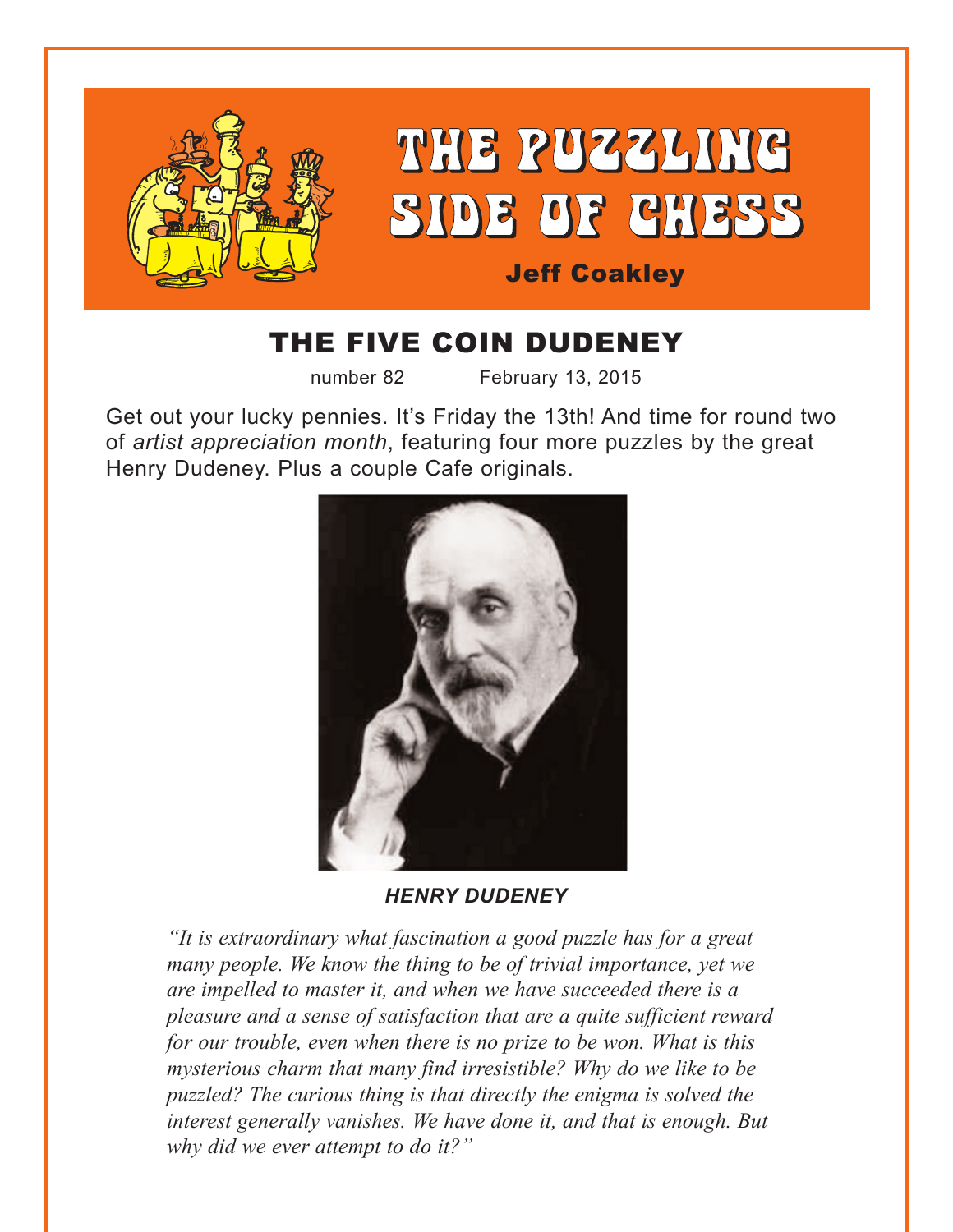<span id="page-1-0"></span>That quote is from Dudeney's first book, *The Canterbury Puzzles* (1907). His answer to the final question is given at the end of this column, just before the solutions.

Our first problem is a conditional mate in three from *Amusements in Mathematics* (1917). White must give mate on their third turn. Mate in two is not allowed. Additionally, each white move has to be made with a different piece. Dudeney calls it an "ancient Chinese puzzle".



White to mate in exactly 3 moves. Each white piece may only move once.



The next item in the exhibition has three parts. The first is a monochrome version of a Dudeney sketch titled *The Bishop Convocation*. The other two are fresh off the easel.

In the context of this puzzle, the words 'attack' and 'defend' are synonymous. 'Defend' is used in part C because that type of task is called a *defensive loop*.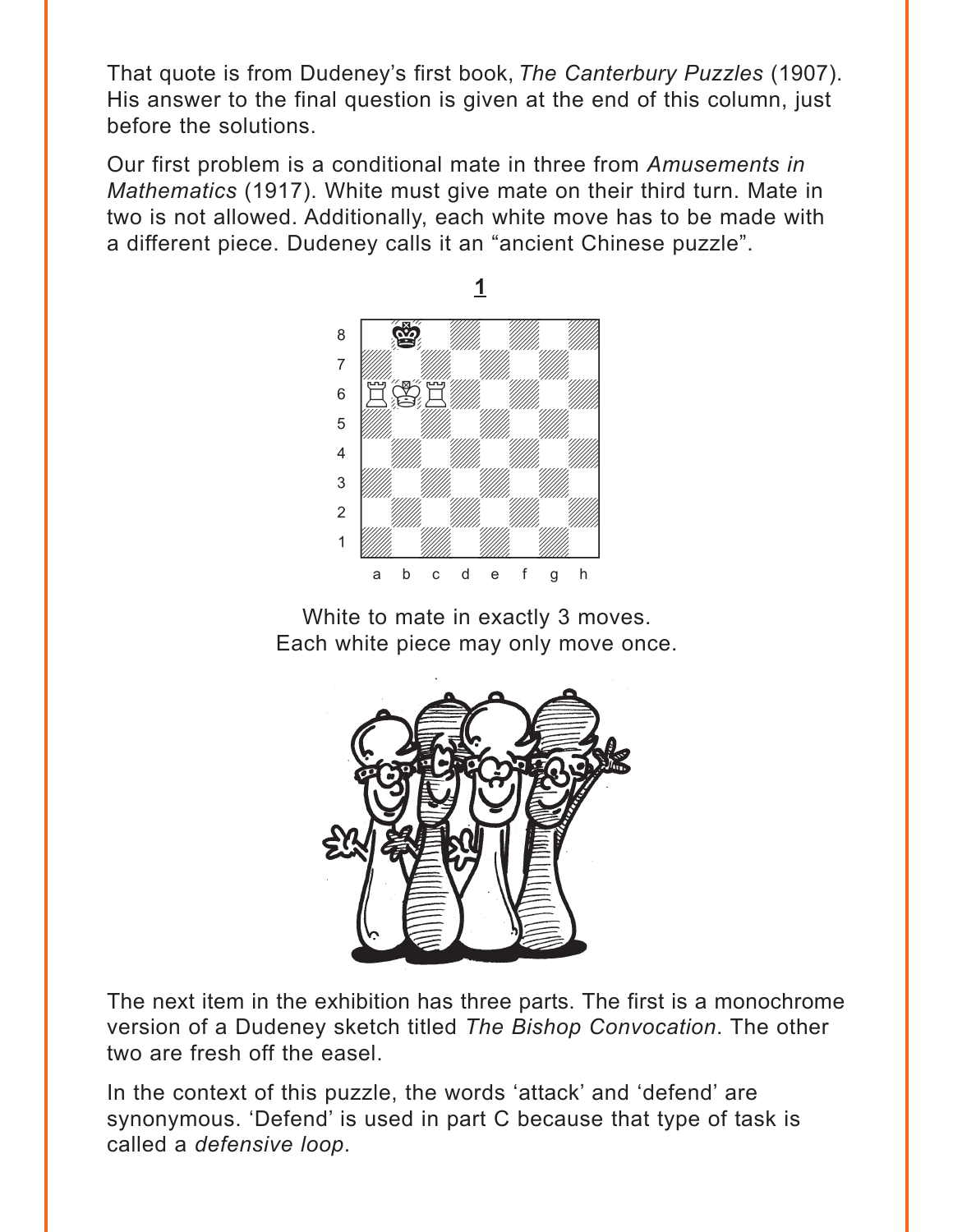<span id="page-2-0"></span>

#### **[2A](#page-6-0)**

Dark B Independence

What is the most dark-square bishops that can be placed on the board so that none attack each other? How many different solutions are there?

### **[2B](#page-7-0)**

## Dark B Double Attack

What is the most dark-square bishops that can be placed on the board so that each is attacked exactly twice?

#### **[2C](#page-8-0)**

Dark B Double Defensive Loop

What is the most dark-square bishops that can be placed on the board so that every bishop is defended exactly twice and the "defensive chain" forms a single continuous loop?

The first piece guards the second piece; the second guards the third; the third guards the fourth; ...; and the last piece guards the first.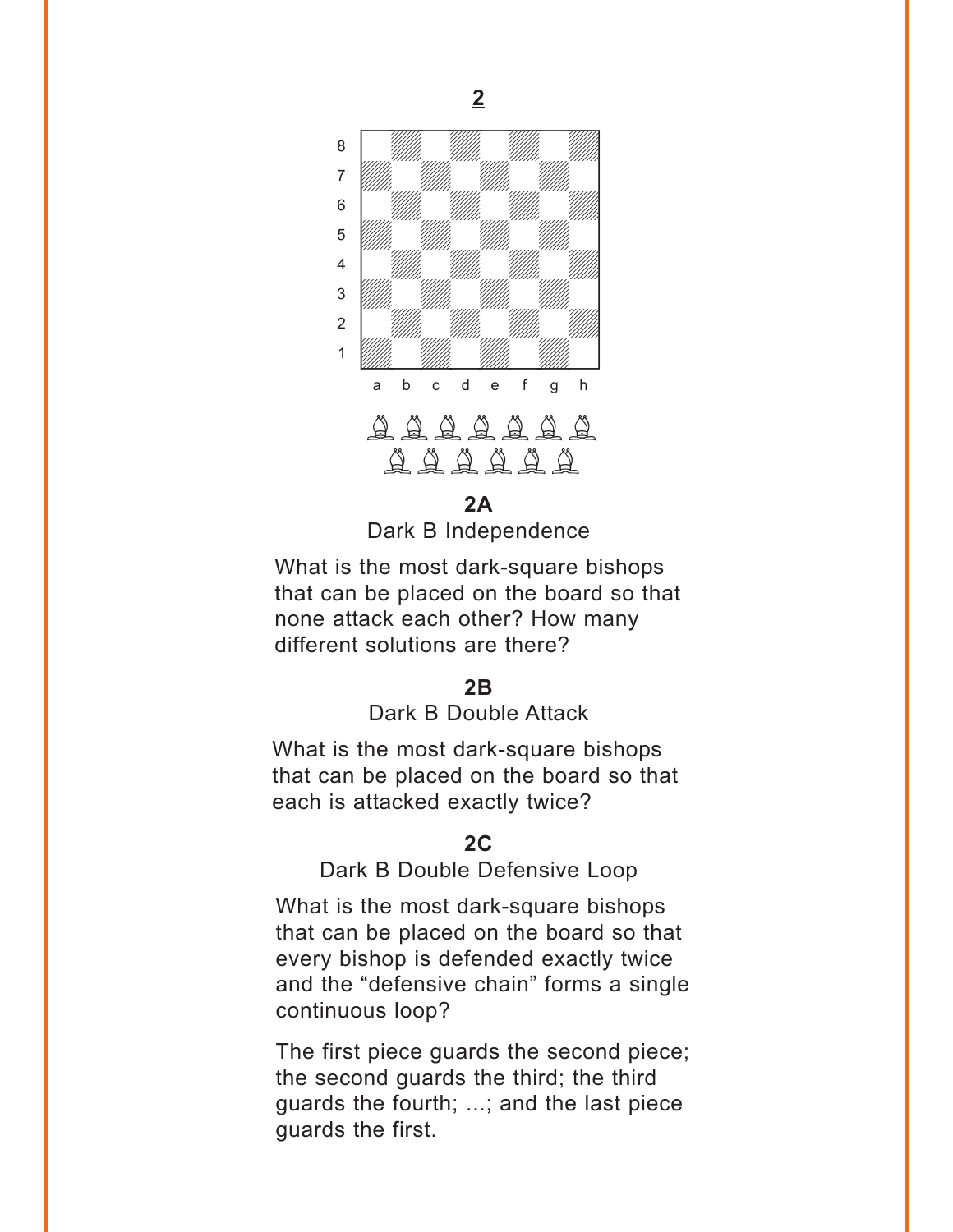<span id="page-3-0"></span>In *Amusements in Mathematics*, Dudeney introduced the following problem this way.

"Strolling into one of the rooms of a London club, I noticed a position left by two players who had gone. This position is shown in the diagram. It is evident that White has checkmated Black. But how did he do it? That is the puzzle."



What were the last three moves?

Be as precise as possible. A complete description of a move includes the square a piece moved from, whether a capture was made, and if so, what type of piece was taken.

White and black moves are counted individually. "Last three" means two moves by one side and one move by the other.



I suspect that most experienced chess detectives found the previous puzzle rather elementary. That won't happen with the next problem. It's a recent case solved by super sleuth Harmonius Hound, guaranteed to test your powers of deduction. Every move is uniquely predetermined.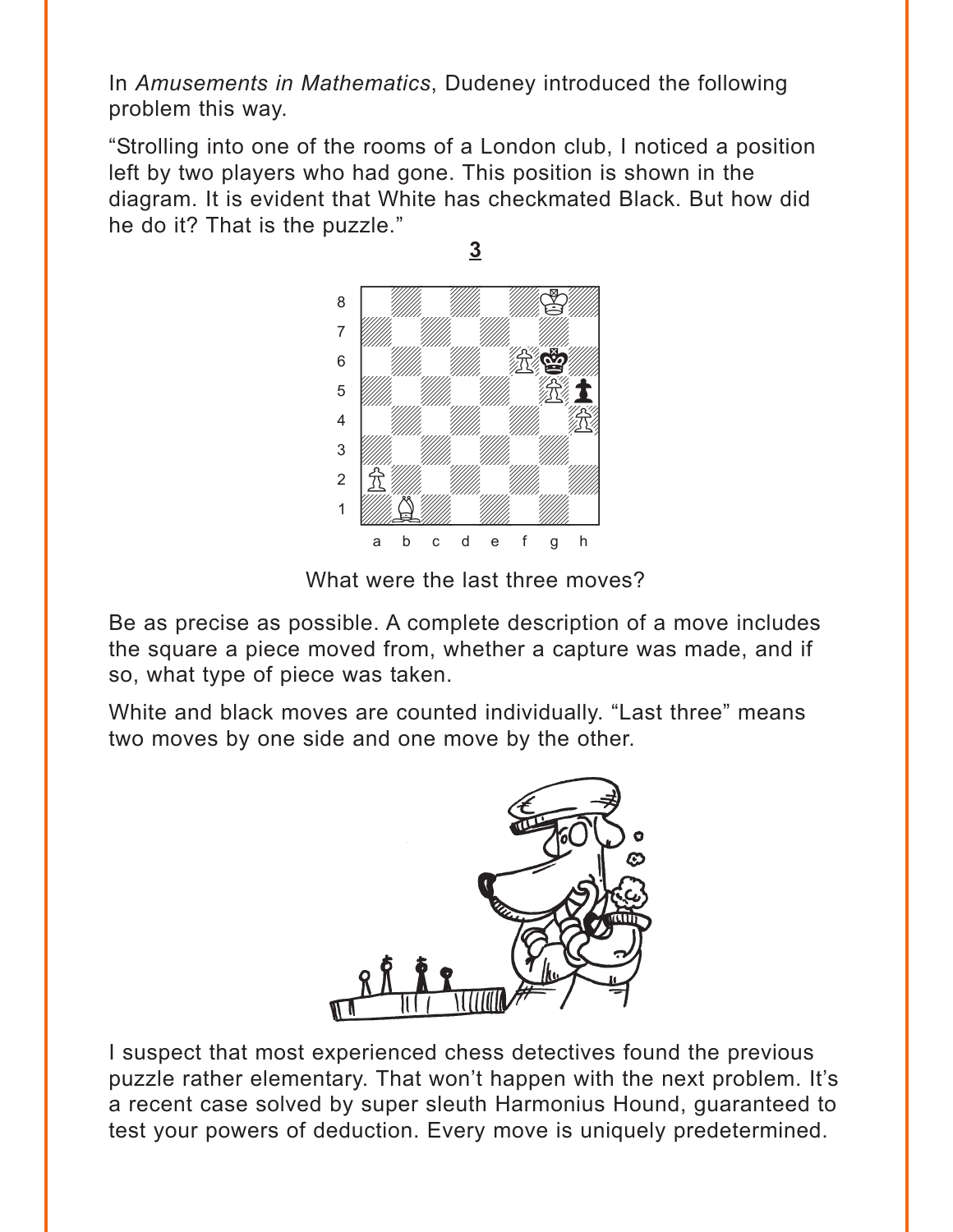<span id="page-4-0"></span>

What were the last nine moves?

Our final puzzle is my favourite Dudeney. Strangely enough, it is not chess-related. Though it might be viewed as a form of *defensive loop*. I hope you enjoy it.

**5 [Five Coin Dudeney](#page-14-0)**



Place five coins so that each coin touches every other coin.

Any type of ordinary flat round coin may be used. All five coins should be identical. This photo shows the five beaver-tail Canadian nickels that I solved with. Dudeney did the puzzle with five British pennies, five pence if you prefer.

He posed the task with the word 'equidistant'. See text on next page. Perhaps that makes the four coin version more interesting.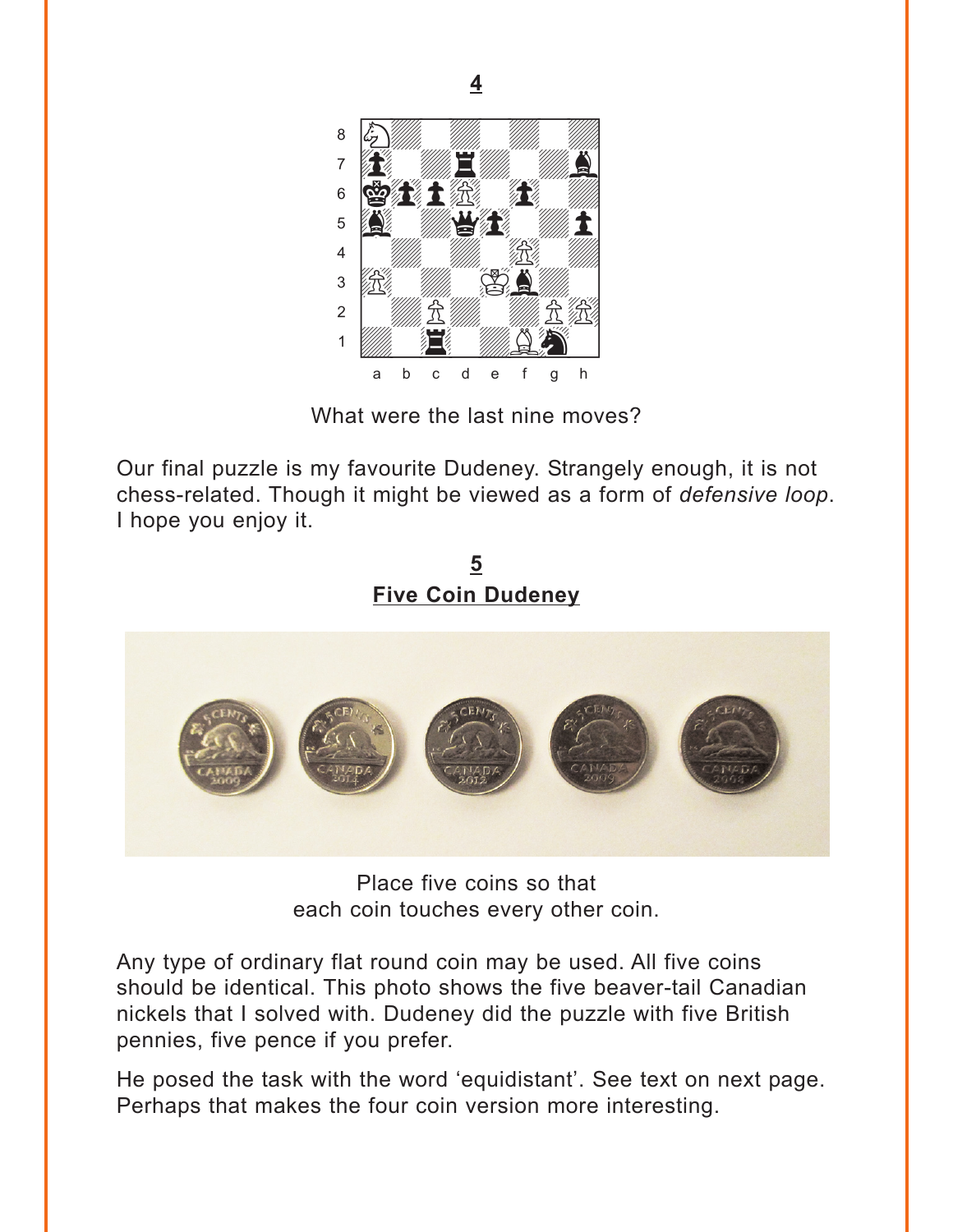"Here is a really hard puzzle, and yet its conditions are so absurdly simple. Every reader knows how to place four pennies so that they are equidistant from each other. All you have to do is to arrange three of them flat on the table so that they touch one another in the form of a triangle, and lay the fourth penny on top in the centre. Then, as every penny touches every other penny, they are all at equal distances from one another. Now try to do the same thing with five pennies—place them so that every penny shall touch every other penny—and you will find it a different matter altogether."



Continuing from the quote at the beginning of the column, which ended with a question:

> *"The answer is simply that it gave us pleasure to seek the solution - that the pleasure was all in the seeking and finding for their own sakes. A good puzzle, like virtue, is its own reward."*

> > Henry Dudeney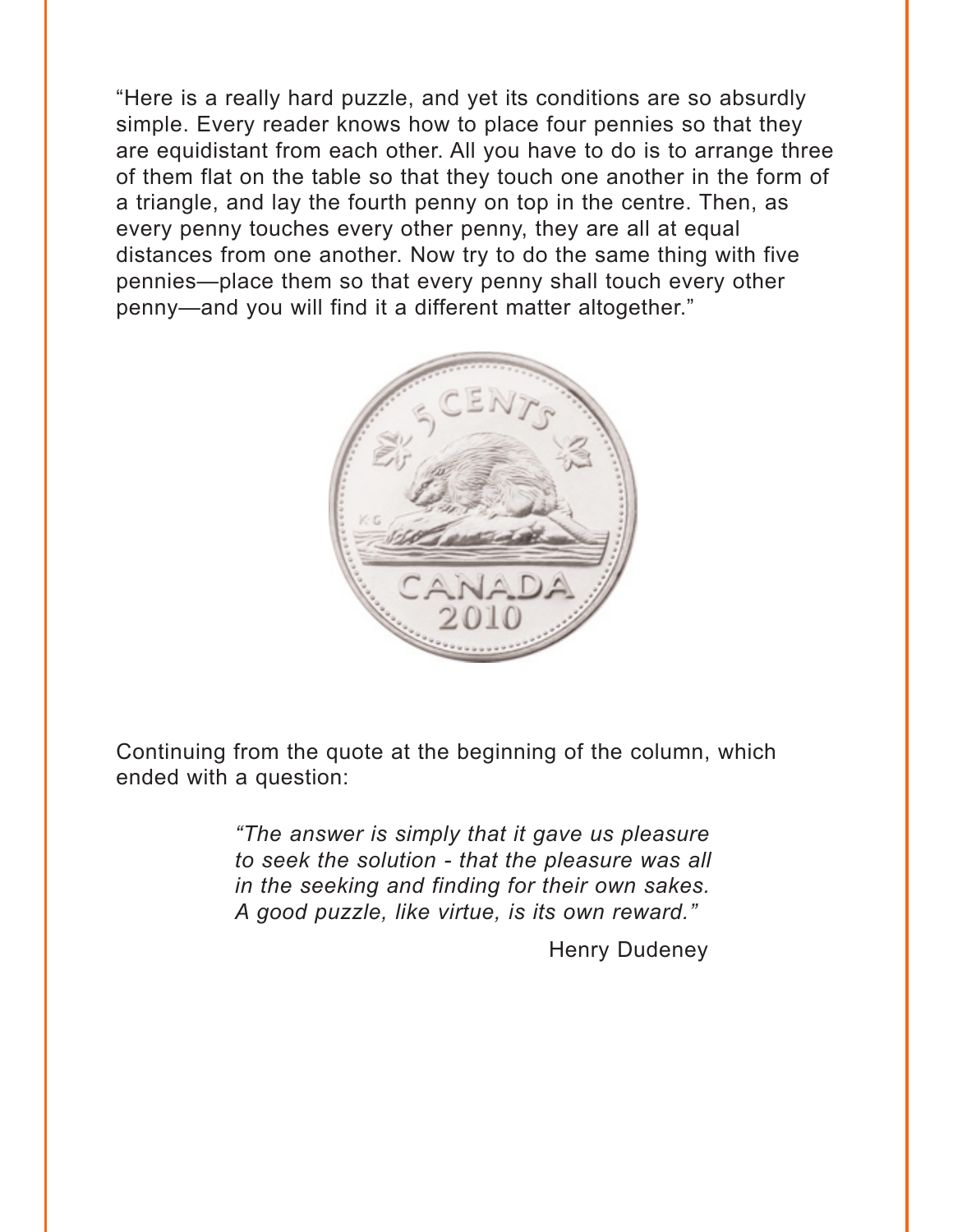# <span id="page-6-0"></span>**SOLUTIONS**

Sidenote to last column. Puzzle 7B was first published by Dudeney in 1911 in *Strand* magazine.

*PDF hyperlinks*. You can advance to the solution of any puzzle by clicking on the underlined title above the diagram. To return to the puzzle, click on the title above the solution diagram.



1.Rd6 Kc8 2.Ka7 Kc7 3.Rac6#

Trickier than it looks.

White could mate in 2 by 1.Ra8+ Kxa8 2.Rc8# or 1.Rd6 Kc8 2.Ra8#.



The most dark-square bishops that can be placed on the board so that none are attacked is **seven**.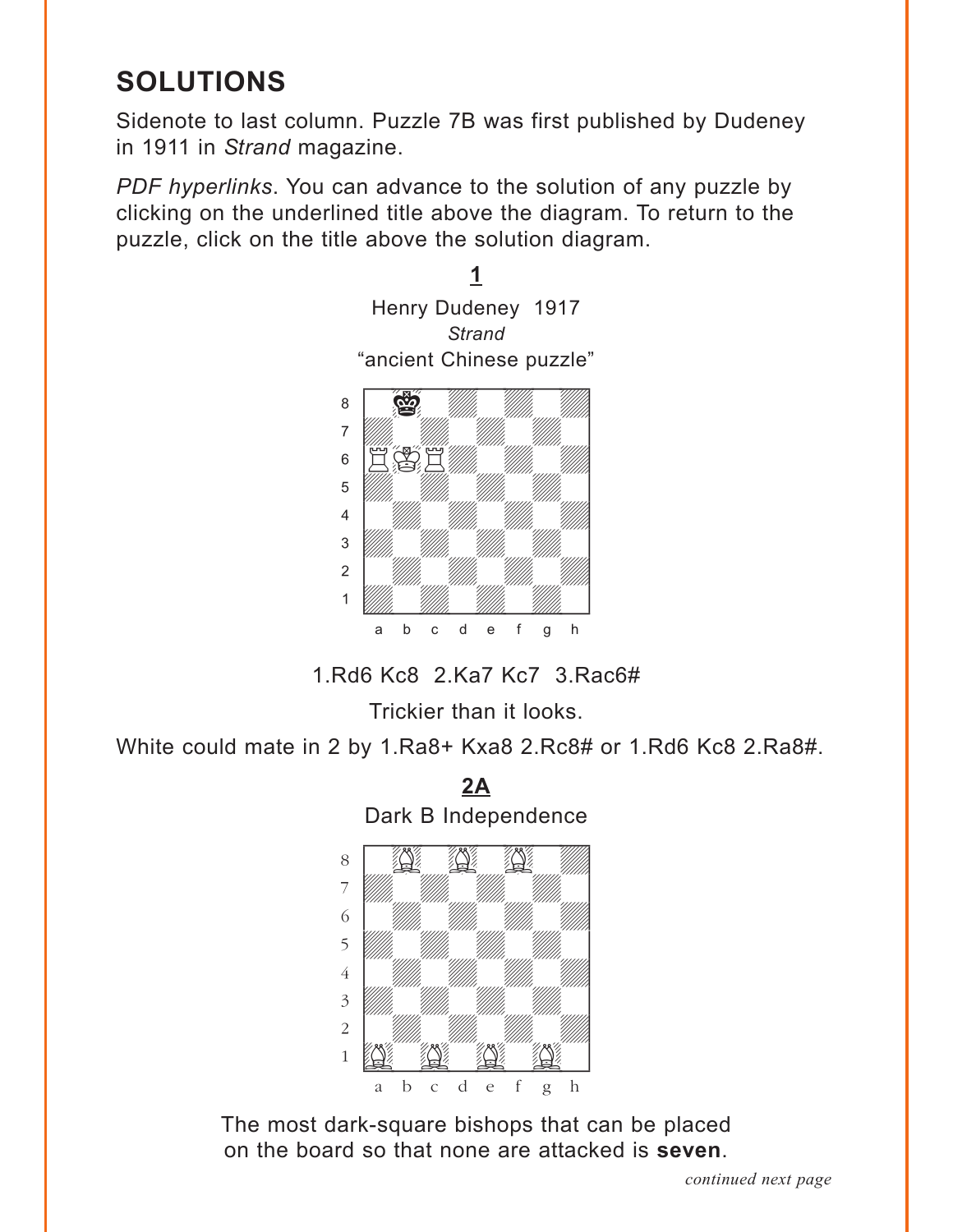<span id="page-7-0"></span>There are sixteen different solutions. In all cases, every bishop is along the edge of the board.

Dudeney gave this problem in *Amusements in Mathematics* but did not limit the task to dark-square Bs. If the bishops can be placed on either colour, then the most bishops on the board so that none are attacked is fourteen (2 x 7). There are 256 different solutions (16 x 16).

He also gives the following general formula for the most independent bishops (b) on a square board of any size, with n squares along each side.

$$
b = 2n - 2
$$

The bishops can be arranged in  $2<sup>n</sup>$  different ways.

In his words, "It is an interesting puzzle to discover in just how many different ways the fourteen bishops may be so placed without mutual attack."



The most dark-square bishops that can be placed on the board so that each is attacked exactly twice is **thirteen**.

There are many solutions. Two arrangements are shown here. Three "island" groups on left  $(5 + 4 + 4)$ . Two islands on right  $(5 + 8)$ .

Is a single thirteen bishop island possible? That is the question that part C asks.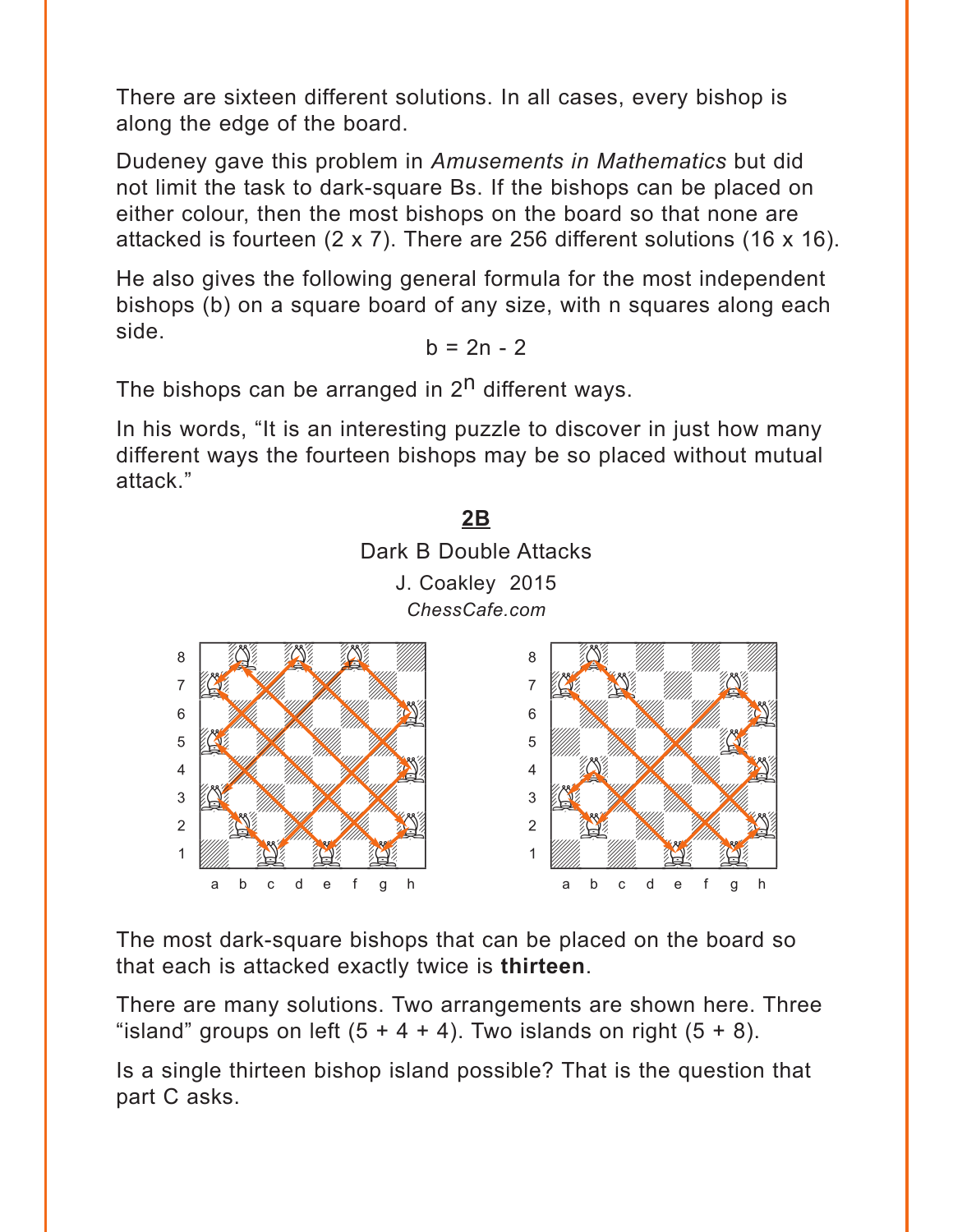<span id="page-8-0"></span>

The most dark-square bishops that can be placed on the board to form a single continuous double defensive loop is **twelve**.

There are many solutions. Two are shown here. The reason 13 bishops were possible in part B is that both double corners (a7 b8 g1 h2) could be occupied. For more defensive loops, see *Minor Niner* (column 70).



Not very challenging by modern standards, but as far as I know, this problem is the first instance of retrograde analysis with an *en passant* capture by a pawn that gave discovered check on the previous turn. It predates the following well known position.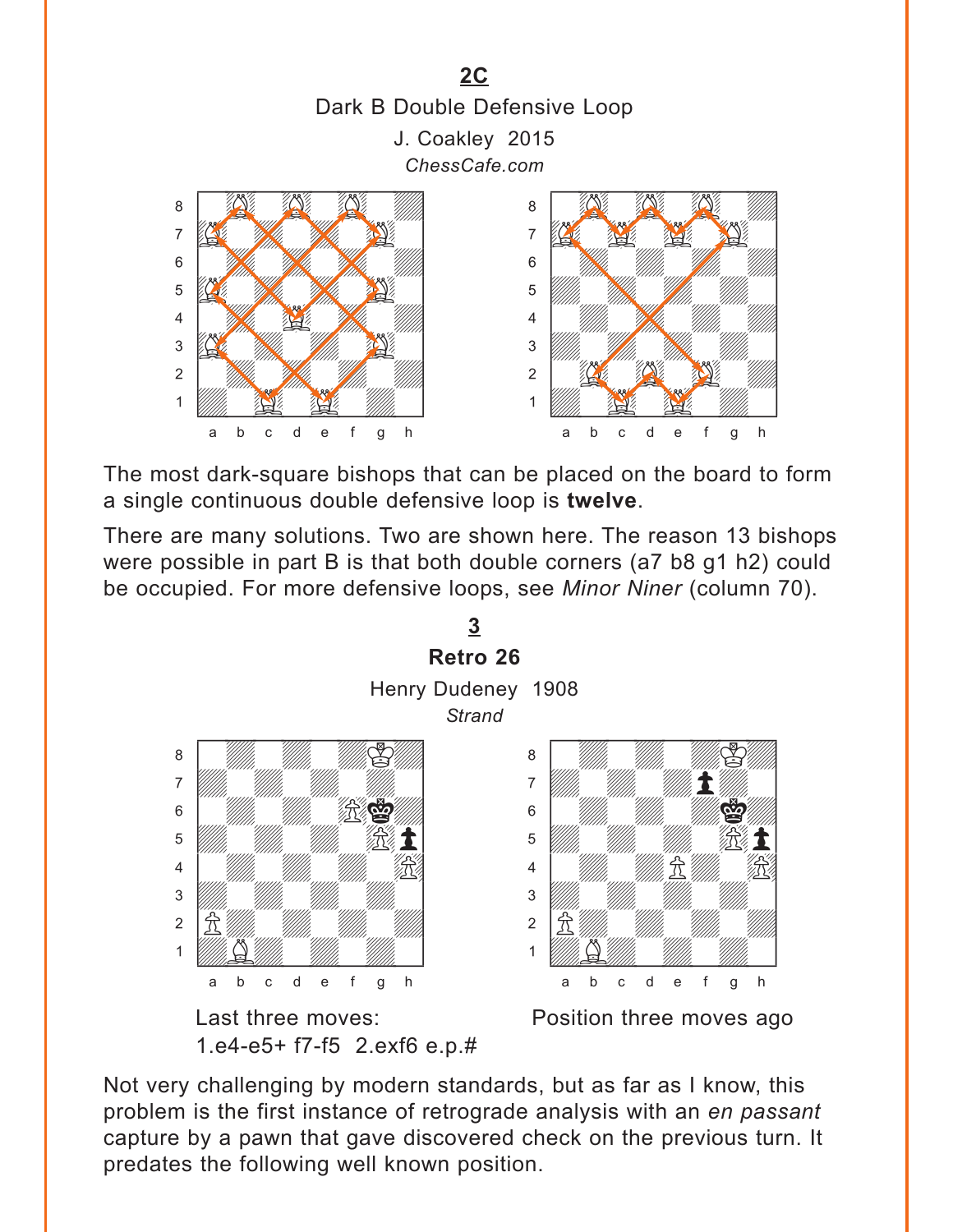<span id="page-9-0"></span>**Retro 04** Niels Høeg 1916 *Skakbladet*  $max$ a **chunga a chunga a chunga a chunga a chunga a** adwarfad adward a bhaile an chomhair an chomhair an chomhair an chomhair an chomhair an chomhair an chomhair a<br>Tagairtí  $\frac{1}{2}$ **b** William William William Company and the William Company of the William Company of the William Company of the William Company of the Company of the Company of the Company of the Company of the Company of the Company of 4 William William William William  $\frac{1}{\sqrt{2}}$ 2 | *William William William William 1*  $\frac{1}{\sqrt{2}}$ a b c d e f g h

Last three moves: 1.d4-d5+ e7-e5 2.dxe6 e.p.+

For more about this and other retro problems, see *Chess Mysteries in a Retro World* (column 30).

# **4 [Retro 27](#page-4-0)**

J. Coakley 2015 *ChessCafe.com* "An Odd Case of Obtrusive Behaviour"



1.Kd2-d3 Na2-b4+ 2.Kd3-d2 Nb4-d3+ 3.Kd2xd3 Bg8-h7+ 4.e2-e4 d4xe3 e.p.+ 5.Kd3xe3+



Last nine moves: Position nine moves ago

*continued next page*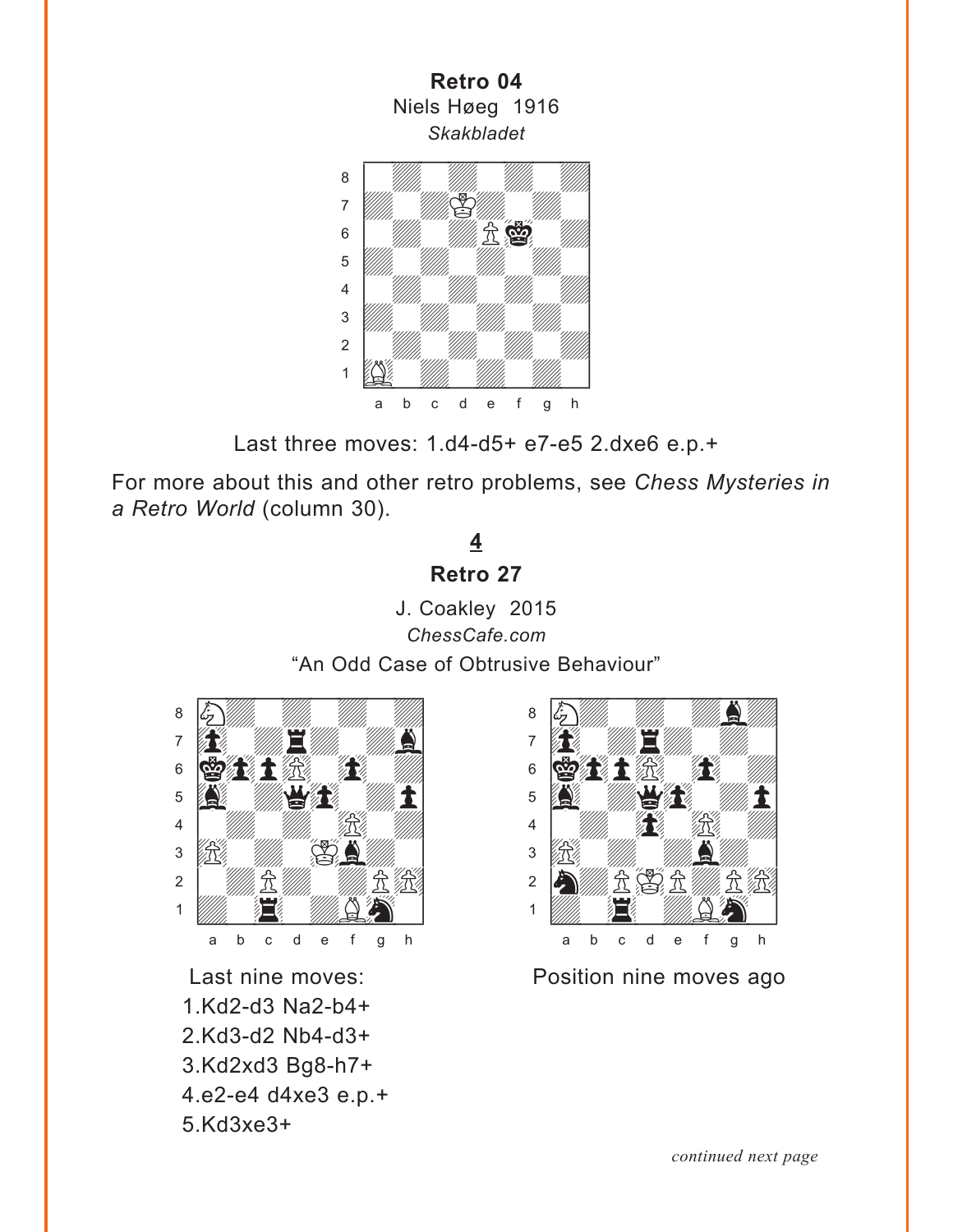# *Analysis*

- a) Black is in check from the bishop on f1. This could only happen with a discovered check by the white king from d3 or e2.
- b) The white king would be in double check on either square he might have moved from. The only legal double check is with the king on d3. An *en passant* capture is involved. The position before 4.e2-e4 d4xe3 e.p.+ 5.Kd3xe3+ looked like this.



- c) White is in check from the bishop on h7. This could have occurred in three different ways: 3...Bg8-h7+, 3...Bg8xh7+, or 3...g6xh5+.
- d) At this point in the investigation, it is essential to note that Black has three bishops. The implications of the "obtrusive" light-square B are the key to solving this difficult case. Among other things, it proves that the last move in the diagram was not a capture on h7 or h5.
- e) The extra black bishop had to be promoted on the light square b1. It could not have escaped from d1 (or f1 or h1). An examination of the pawn formation reveals that five captures by black pawns were necessary for the promotion.
- f) Because of the bishop on f1 and pawns on e2 g2 h2, we know that the white king rook was captured on g1 or h1.
- g) That makes a total of six captures by black pieces. White is missing six pieces (at this point in the game). Which means that Black did not make any other captures. So the last move had to be the non-capture 3...Bg8-h7+.

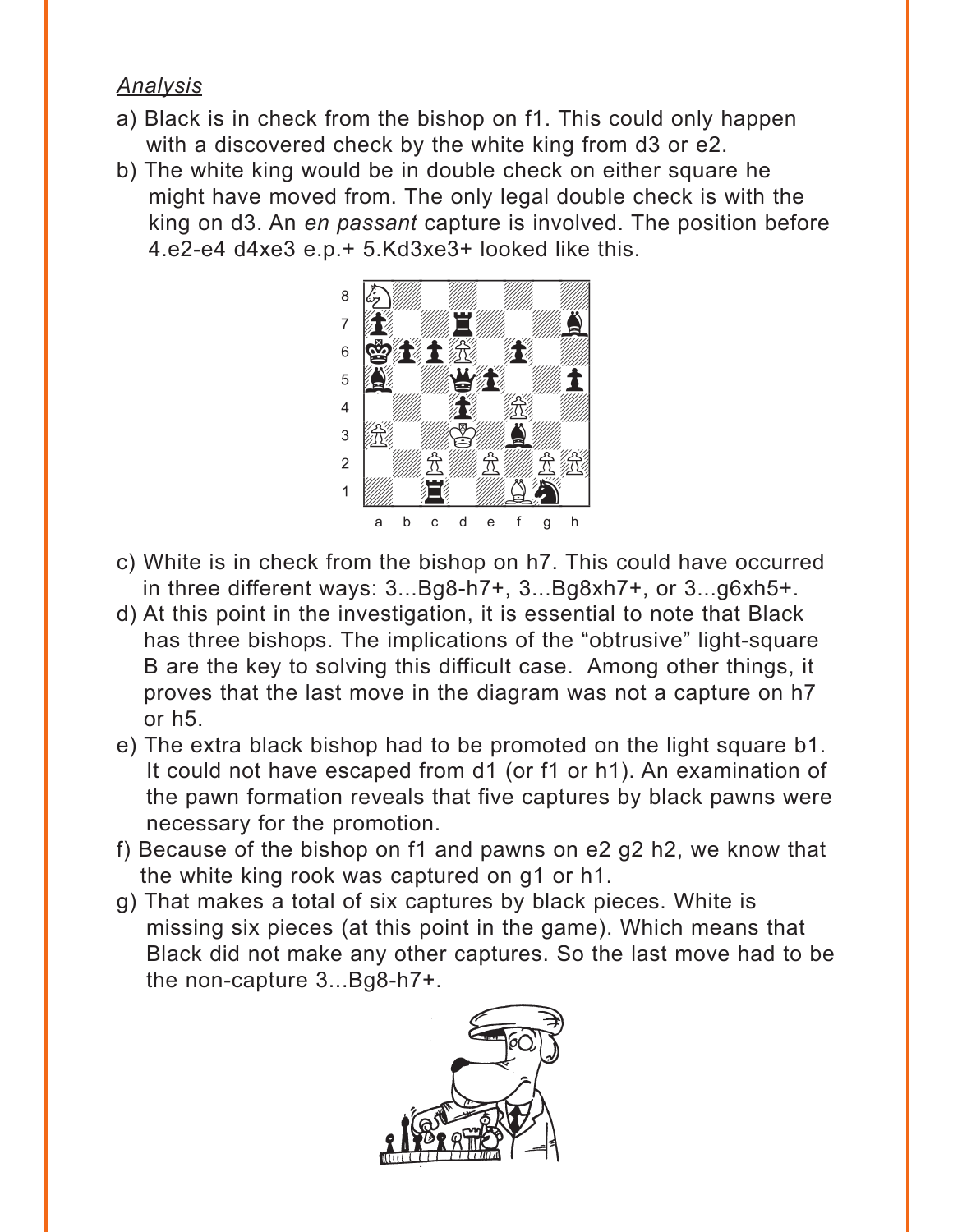

- h) Now consider the situation before the bishop check. The bishop at f1 and pawns at c2 e2 g2 h2 are still on their original squares. So White's last move was with one of the other five pieces (Na8, a3, Kd3, d6, f4).
- i) The last move was not 3.Nc7-a8 because the knight would be checking the black king from c7. *It cannot be White's move if Black is in check*.
- j) The last move was not 3.b7xa8=N because it would require two additional captures, either by White or Black.
	- j1) The white b-pawn did not capture twice to get by the black b-pawn (bxa6, axb7) because Black is only missing one piece.
	- j2) Black did not play ...bxc6 to let the white b-pawn pass, followed by ...cxb6 because all captures of white pieces happened elsewhere. (See step g.)
- k) The last move was not 3.a2-a3 because the promoted black bishop on b1 had to pass through a2 when it left the 1st rank.
- l) The last move was not 3.b2xa3 because the pawn that promoted on b1 had to go through b2. Otherwise two additional captures would be necessary (...bxa2 and ...axb1=B).
- m) The last move was not 3.c5xd6 because that would require two captures, first on the c-file (for example, dxc3) and then on d6. But Black is only missing one piece. The original white c-pawn is still on c2.
- n) The last move was not 3.e3xf4 or 3.g3xf4 because that would require two captures, first on e3 or g3 and then on f4. Black is only missing one piece.
- o) So the last move was by the king. To d3 from c3, c4, d2, e3, or e4.
- p) On c3 or e4, he would be in an impossible double check.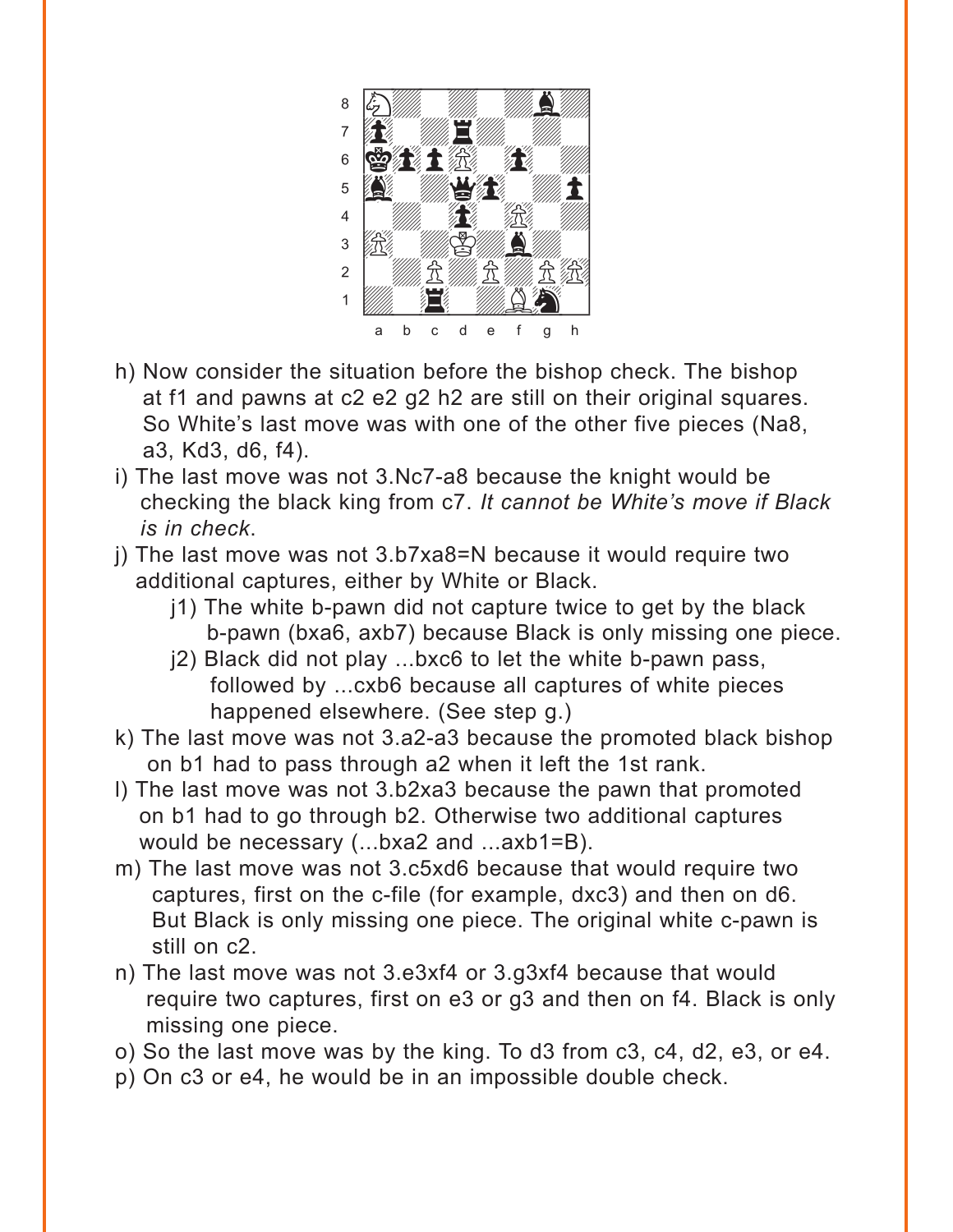- q) On c3 or e3, he would be in an impossible check by the black d-pawn. The pawn could not advance from d5 or capture from e5. It also could not capture from c5 because there are no missing white pieces available for that capture. (See steps e-g.)
- r) On c4, the king would be in an impossible check from the black queen. She did not capture on d5 because there are no missing white pieces available for capture. And if she moved to d5 from e4, the white king on c4 would already be in check from the bishop at g8.
- s) As Sherlock Holmes often said, "When you have eliminated the impossible, whatever remains, however improbable, must be the truth." In this case, we must conclude that the white king just moved from d2.
- t) On d2, the white king is in a seemingly impossible check from the black bishop on a5. Unless, of course, it was a discovered check, and the king later captured the black piece that moved to give the check. Black is only missing one piece, a knight. The discovered check had to be 2...Nb4-d3+. It was not a capture since no missing white pieces are available. White replied 3.Kd2xd3.



- u) With the black knight on b4 and the white king on d2, we must once again determine White's last move. By the same logic as before (steps h-o), we know that it was a king move. And also that he did not move from c3 or e3 (steps p-q).
- v) The last move was not 2.Kd1-d2 or 2.Ke1-d2 because the king would be in an impossible check on d1 or e1 from the rook at c1. The rook did not capture on c1 and it could only move there from along the 1st rank where it would already be giving check.
- w) So the last move had to be 2.Kd3-d2.
- x) On d3, the white king is in check from the knight at b4. The only square the knight could move from is a2. So the previous move was 1...Na2-b4+.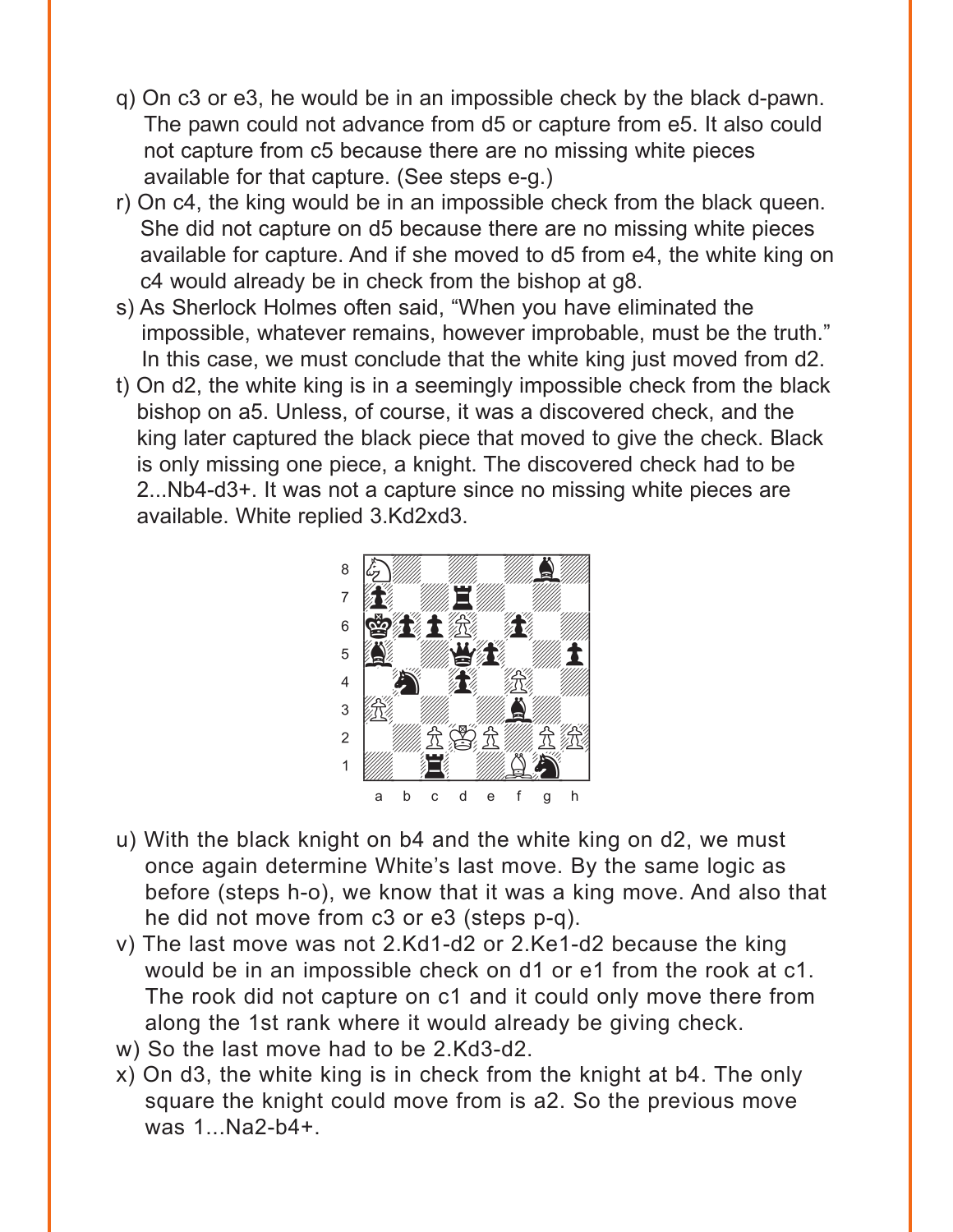

y) The reasoning here with the king on d3 is identical to steps h-s. The last move had to be 1.Kd2-d3. A strange yo-yo effect between d2 and d3!? with the set of the set of the set of the set of the set of the set of the set of the set of the set of the set of the set of the set of the set of the set of the set of the set of the set of the set of the set of the set



z) The preceding black move was either **...Nb4-a2+** which would lead to a "retro-perp" by repeating Kd3 Nb4+, Kd2 Na2+ indefinitely, or **...Nc3-a2+** which "unlocks" the position. With the black knight on c3, the white king can shuffle a few more times between d2 and d3 while Black untangles other parts of the board. All in reverse order!?

Congratulations if you cracked this case. Your status as a *master chess sleuth* is confirmed.